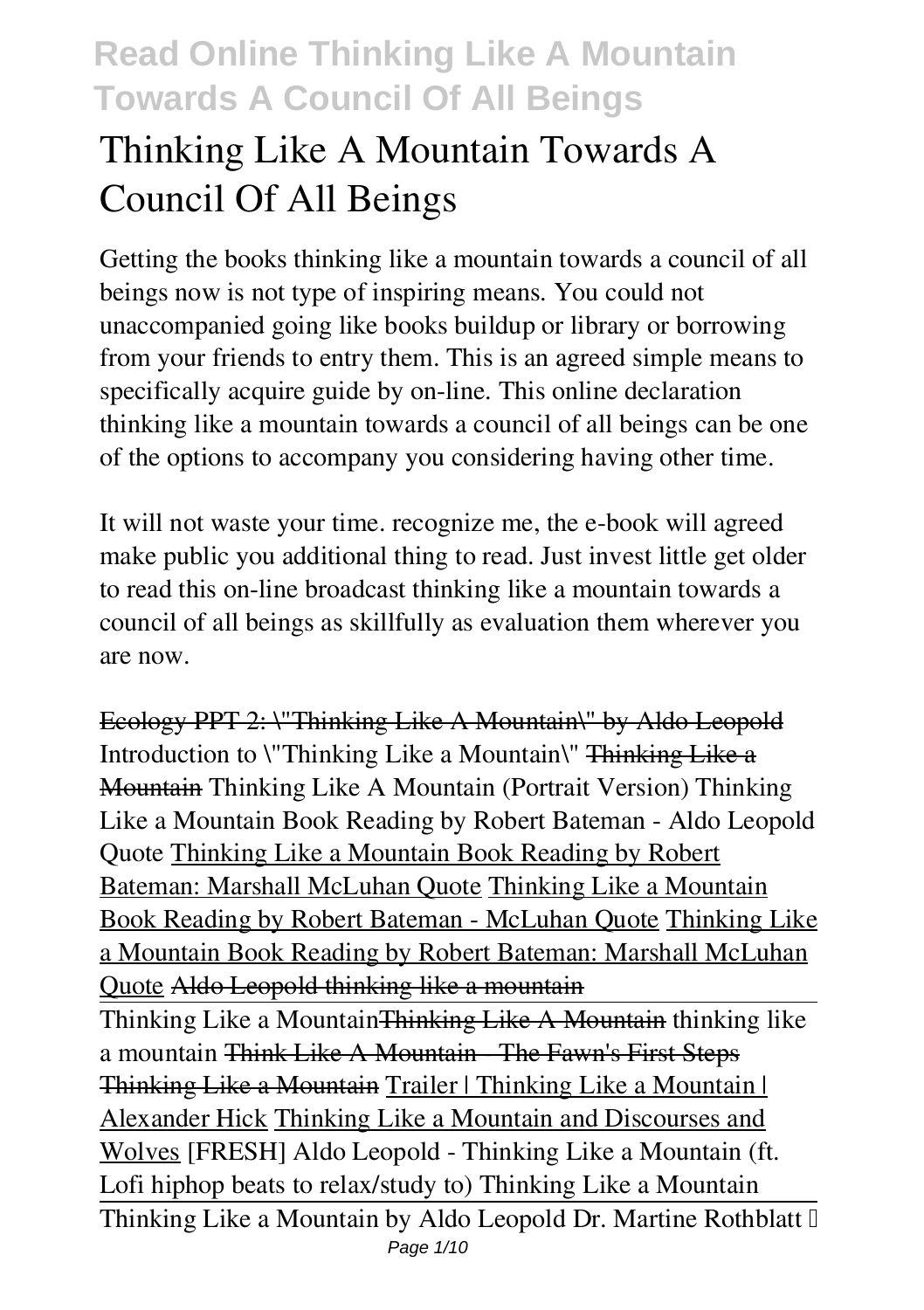The Incredible Polymath of Polymaths | The Tim Ferriss Show *Thinking Like A Mountain Towards*

It helps us experience our place in the web of life, rather than on the apex of some human-centred pyramid. An important deep ecology educational tool for activist, school and religious groups, Thinking Like a Mountain can also be used for personal reflection. Thinking Like a Mountain has been made available through New Catalyst Books. New Catalyst Books is an imprint of New Society Publishers, aimed at providing readers with access to a wider range of books dealing with sustainability ...

*Amazon.com: Thinking Like a Mountain: Towards a Council of ...* He wrote that unless we as humans can identify with the eco-system and think like a mountain disaster is inevitable. John Thinking like a Mountain towards a Council of all Beings by John Seed, ,Joanna Macy, Pat Fleming and Arne Naess This is a collection of essays, meditations, poetry and guidelines for group workshops called  $\mathbb{I}$ A Council of all Beings.

*Thinking Like a Mountain: Towards a Council of All Beings ...* Thinking Like a Mountain: Towards a Council of All Beings: Author: John Seed: Edition: illustrated: Publisher: New Society Publishers, 1988: ISBN: 0865711321, 9780865711327: Length: 122 pages :...

*Thinking Like a Mountain: Towards a Council of All Beings ...* Thinking Like a Mountain: Toward a Council of All Beings. John Seed, Joanna Macy, Pat Fleming, and Arne Naess

*086571133x - Thinking Like a Mountain: Towards a Council ...* Thinking Like a Mountain provides a context for ritual identification with the natural environment, inviting us to begin a process of "community therapy" in defense of Mother Earth. It helps us experience our place in the web of life, rather than on the  $P_{\text{age 2/10}}$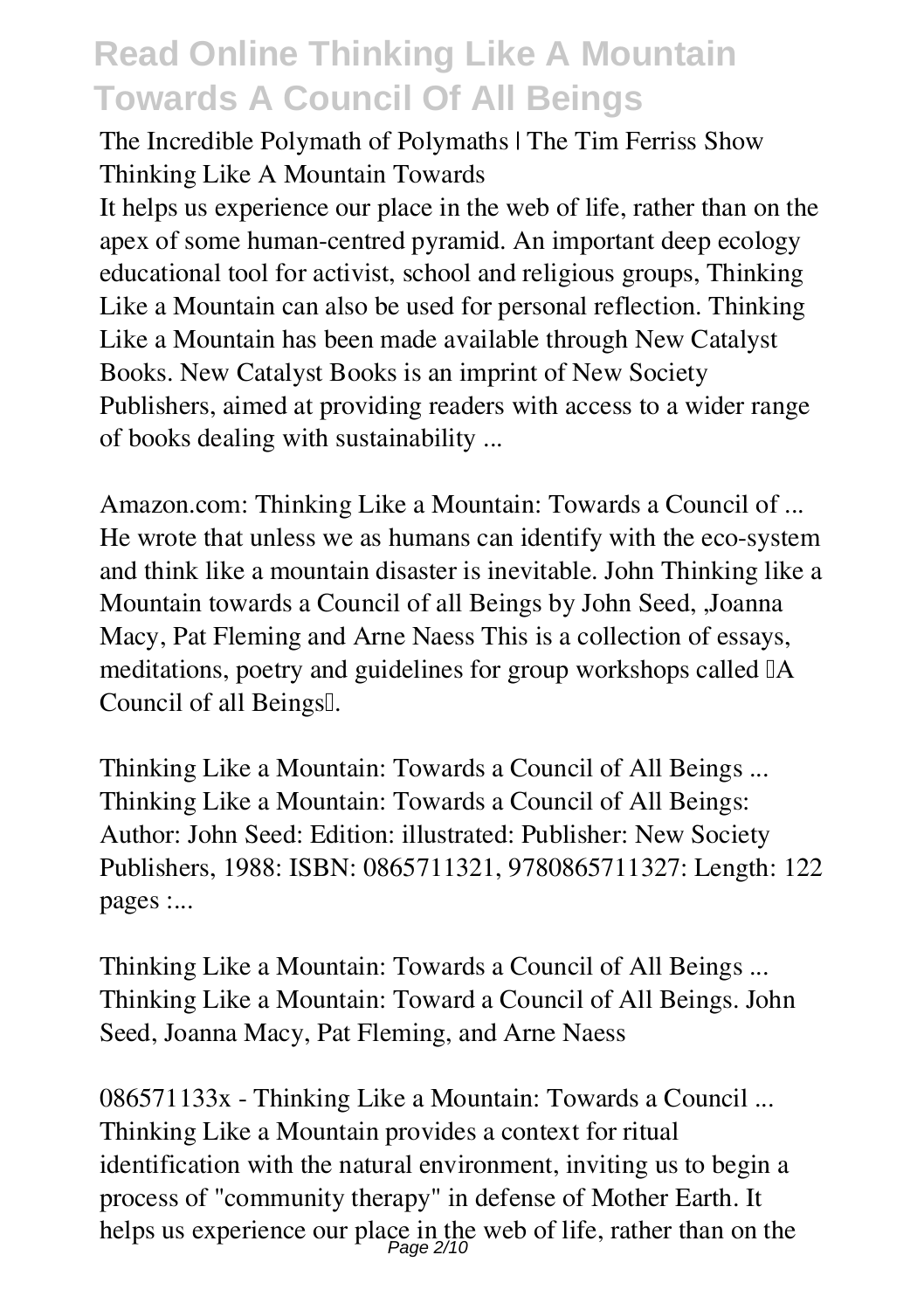apex of some human-centred pyramid.

*Thinking Like a Mountain: Towards a... book by Joanna Macy* Thinking Like a Mountain : Toward a Council of All Beings by Arne Naess; Pat Fleming; Joanna Macy; John Seed A copy that has been read, but remains in clean condition. All pages are intact, and the cover is intact. The spine may show signs of wear. Pages can include limited notes and highlighting, and the copy can include previous owner inscriptions.

*Thinking Like a Mountain : Toward a Council of All Beings ...* This perspective is one that does not know how to think like a mountain or even what such a directive means. It does not understand the process of life and death. It says simplistically: All killing is wrong; therefore, it is morally wrong for humans to eat meat.

*Thinking Like a Mountain: Toward a Sensible Land Ethic ...* This is likewise one of the factors by obtaining the soft documents of this thinking like a mountain towards a council of all beings by online. You might not require more era to spend to go to the book initiation as well as search for them. In some cases, you likewise complete not discover the pronouncement thinking like a mountain towards a council of all beings that you are looking for.

*Thinking Like A Mountain Towards A Council Of All Beings* Wolves and Deforestation. Thinking Like a. Mountain. By AldoLeopold. A deep chesty bawl echoes from rimrock to rimrock, rolls down the mountain, and fades into the far. blackness of the night. It is an outburst of wild defiant. sorrow, and of contempt for all the adversities of the world.

*Thinking Like a Mountain* Overview: This introduces youth to the essay let thinking like a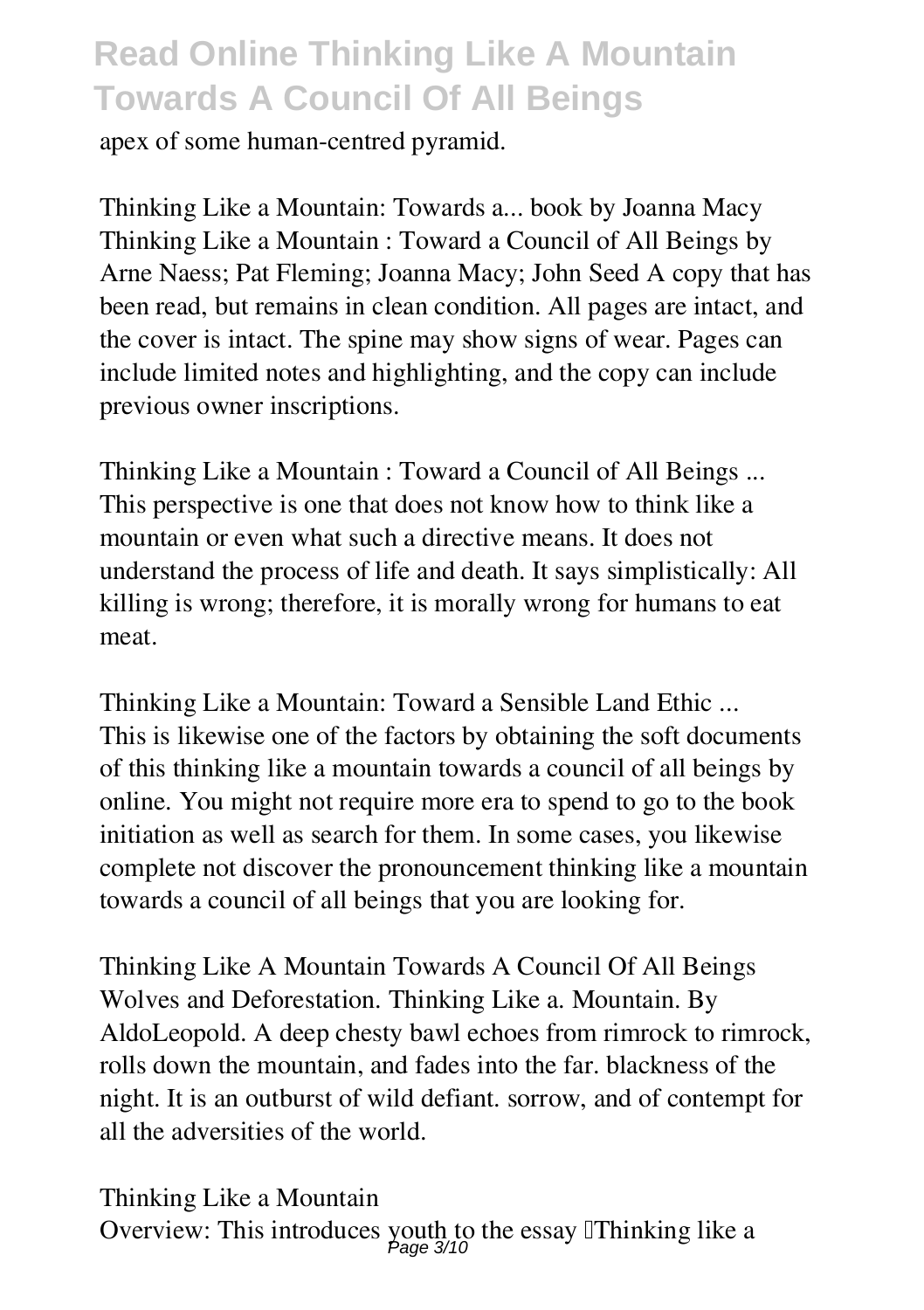Mountain<sup>[]</sup> that discusses the need to respect the natural balance of nature.! Learner Outcomes Youth will: 1. Know how to focus on their auditory awareness. 2. Understand the need to respect the natural balance of nature. 3. Identify the genre and theme of  $\mathbb{I}$ Thinking like a Mountain. $\mathbb{I}$ 

*15. Stewardship Lesson #2: THINKING LIKE A MOUNTAIN* To think like a mountain means to have a complete appreciation for the profound interconnectedness of the elements in the ecosystems. It is an ecological exercise using the intricate web of the natural environment rather than thinking as an isolated individual.

#### *Thinking like a mountain - Wikipedia*

"Thinking Like a Mountain" is an elegant tapestry of writings, poems, and observations which plumb the depths of Ecological Philosophy. This little book is a labor of love, crafted skillfully, with fascinating illustrations that convey the harmony, complexity, and uniqueness of the Natural World.

*Amazon.com: Customer reviews: Thinking Like a Mountain ...* Thinking Like A Mountain Towards A Council Of All Beings As recognized, adventure as without difficulty as experience just about lesson, amusement, as with ease as accord can be gotten by just checking out a ebook thinking like a mountain towards a council of all beings in addition to it is not directly done, you could say you will even more re this life, something like the world.

*Thinking Like A Mountain Towards A Council Of All Beings* Thinking Like a Mountain provides a context for ritual identification with the natural environment, inviting us to begin a process of "community therapy" in defense of Mother Earth. It helps us experience our place in the web of life, rather than on the apex of some human-centred pyramid.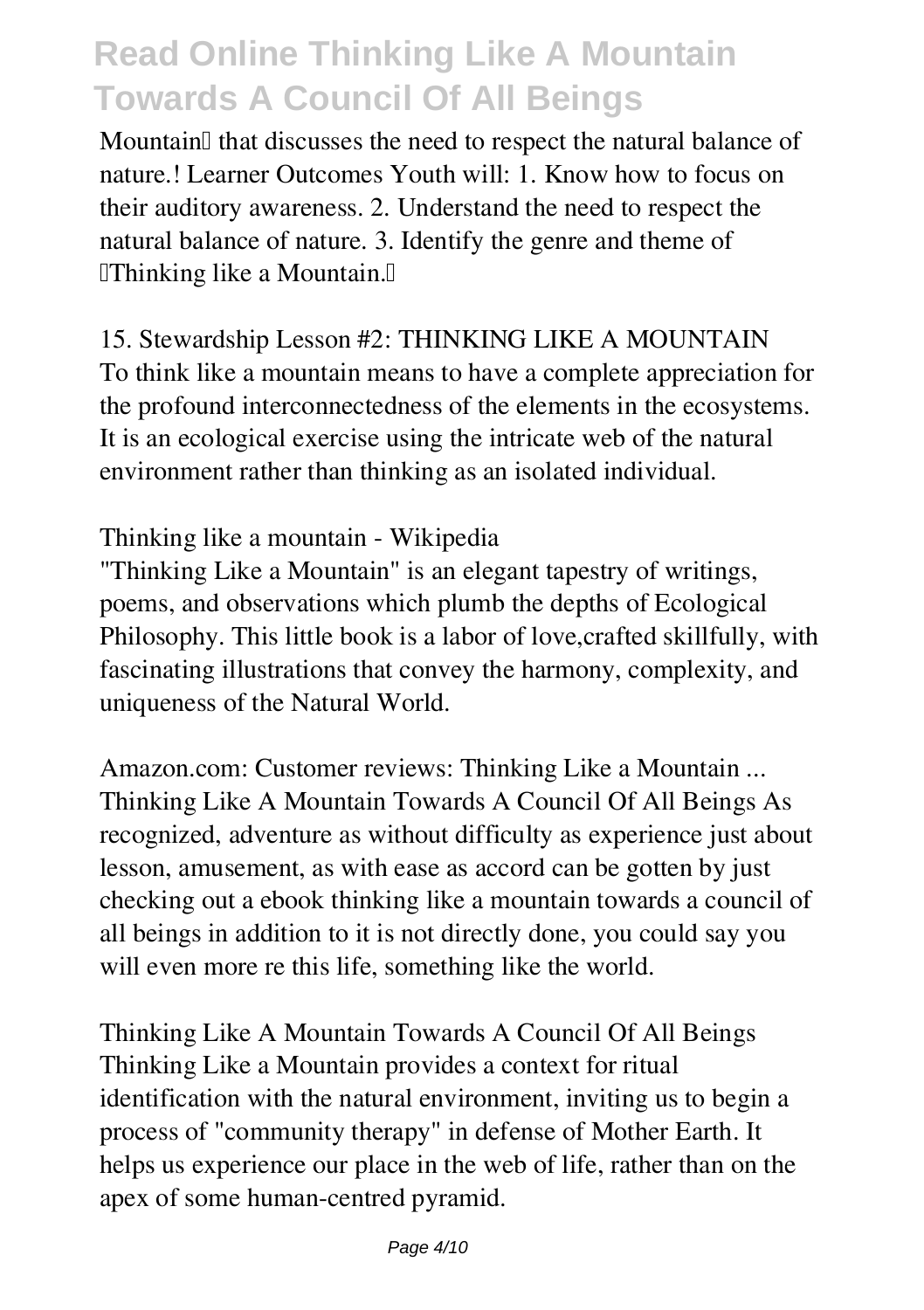*Thinking Like a Mountain: Towards a Council of All Beings ...* Thinking Like a Mountain: Towards a Council of All Beings by John Seed, Joanna Macy, Pat Fleming, Arne Naess, Illustrated by Dailan Pugh. AVAILABILITY: Usually ships within 2-5 days. Publication Date: 2007 Publisher: New Catalyst Books Binding: Paperback Topics: Indigenous Peoples, Nature, Personal Growth, Spirituality & Religion

*100Fires.com: Books Product Page*

Aldo Leopold: Thinking Like a Mountain (Was reminded of one of my favorite environmental writings (by the hunter and conservationist) by Aldo Leopold after watching this news report in which the corporate chainstore Cabela's tries to justify there support of a "predator derby"... Original news report courtesy of Jane Garton.)

*Dialogic: Aldo Leopold: Thinking Like a Mountain* When initially published more than twenty years ago, Thinking Like a Mountain was the first of a handful of efforts to capture the work and thought of America's most significant environmental thinker, Aldo Leopold.

This book of readings, meditations, rituals and workshop notes prepared on three continents provides a context for ritual identification with the natural environment. As relevant today as when it was originally published in 1988, this classic of the sustainability movement helps us experience our place in the web of life - rather than at the apex of some human-centered pyramid. An important deep ecology educational tool for activist, school and religious groups, it can also be used for personal reflection.

When initially published more than twenty years ago, Thinking<br> $P_{\text{age 5/10}}$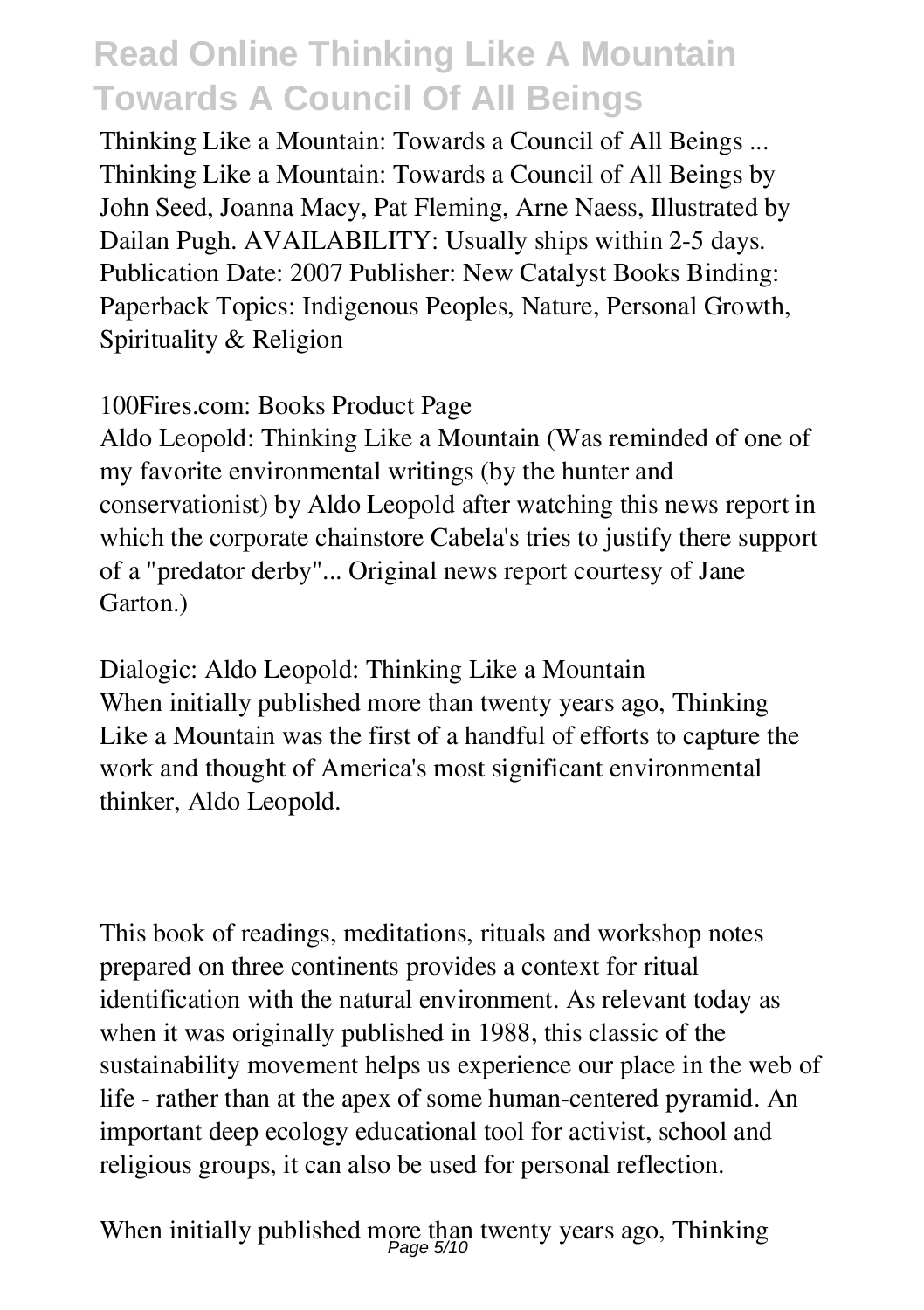Like a Mountain was the first of a handful of efforts to capture the work and thought of America's most significant environmental thinker, Aldo Leopold. This new edition of Susan Flader's masterful account of Leopold's philosophical journey, including a new preface reviewing recent Leopold scholarship, makes this classic case study available again and brings much-deserved attention to the continuing influence and importance of Leopold today. Thinking Like a Mountain unfolds with Flader's close analysis of Leopold's essay of the same title, which explores issues of predation by studying the interrelationships between deer, wolves, and forests. Flader shows how his approach to wildlife management and species preservation evolved from his experiences restoring the deer population in the Southwestern United States, his study of the German system of forest and wildlife management, and his efforts to combat the overpopulation of deer in Wisconsin. His own intellectual development parallels the formation of the conservation movement, reflecting his struggle to understand the relationship between the land and its human and animal inhabitants. Drawing from the entire corpus of Leopold's works, including published and unpublished writing, correspondence, field notes, and journals, Flader places Leopold in his historical context. In addition, a biographical sketch draws on personal interviews with family, friends, and colleagues to illuminate his many roles as scientist, philosopher, citizen, policy maker, and teacher. Flader's insight and profound appreciation of the issues make Thinking Like a Mountain a standard source for readers interested in Leopold scholarship and the development of ecology and conservation in the twentieth century.

In twenty short books, Penguin brings you the classics of the environmental movement. In this lyrical meditation on America's wildlands, Aldo Leopold considers the different ways humans shape the natural landscape, and describes for the first time the farreaching phenomenon now known as 'trophic cascades'. Over the<br><sup>Page 6/10</sup>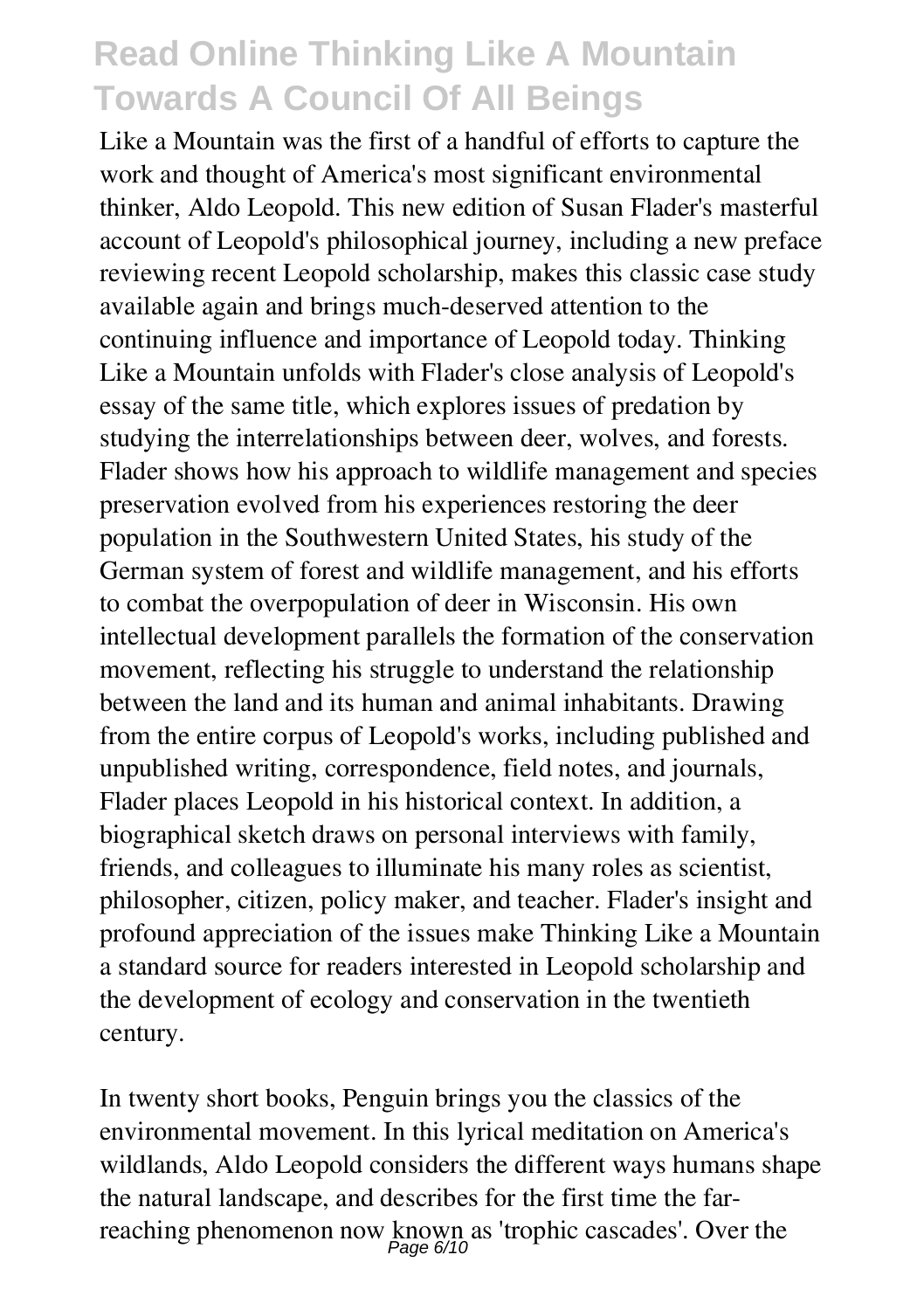past 75 years, a new canon has emerged. As life on Earth has become irrevocably altered by humans, visionary thinkers around the world have raised their voices to defend the planet, and affirm our place at the heart of its restoration. Their words have endured through the decades, becoming the classics of a movement. Together, these books show the richness of environmental thought, and point the way to a fairer, saner, greener world.

A provocative argument that environmental thinking would be better off if it dropped the concept of "nature" altogether and spoke instead of the built environment.

Nature has been Robert Bateman's inspiration ever since he began painting birds from his bedroom window as a young boy. The wildlife he features in his paintings are expressions of his love and respect for the natural world. A passionate environmentalist who has devoted his life to documenting the awesome power of nature, Bateman is deeply worried about the state of our planet and the fate of our natural heritage. Whenever he talks about his paintings, he talks about the environmental messages they convey, and those who have heard him speak have clamoured for a book that encapsulates his philosophy. Thinking Like a Mountain is the result of many years of thinking, talking and writing about the world's growing environmental crisis. Beautifully designed and illustrated with original drawings, it is a gathering of questions, observations and ideas Robert Bateman has drawn from his own life experiences and gleaned from the writings of some of the visionaries who have influenced him. As Einstein said, "We cannot solve the problems of today with the same thinking that gave us the problems in the first place."Only a profound shift in philosophy, Bateman believes, can save our species from extinction. Thinking Like a Mountain is printed on 100 per cent ancient-forest-free paper that is 100 per cent<br>  $P_{\text{age}}$  7/10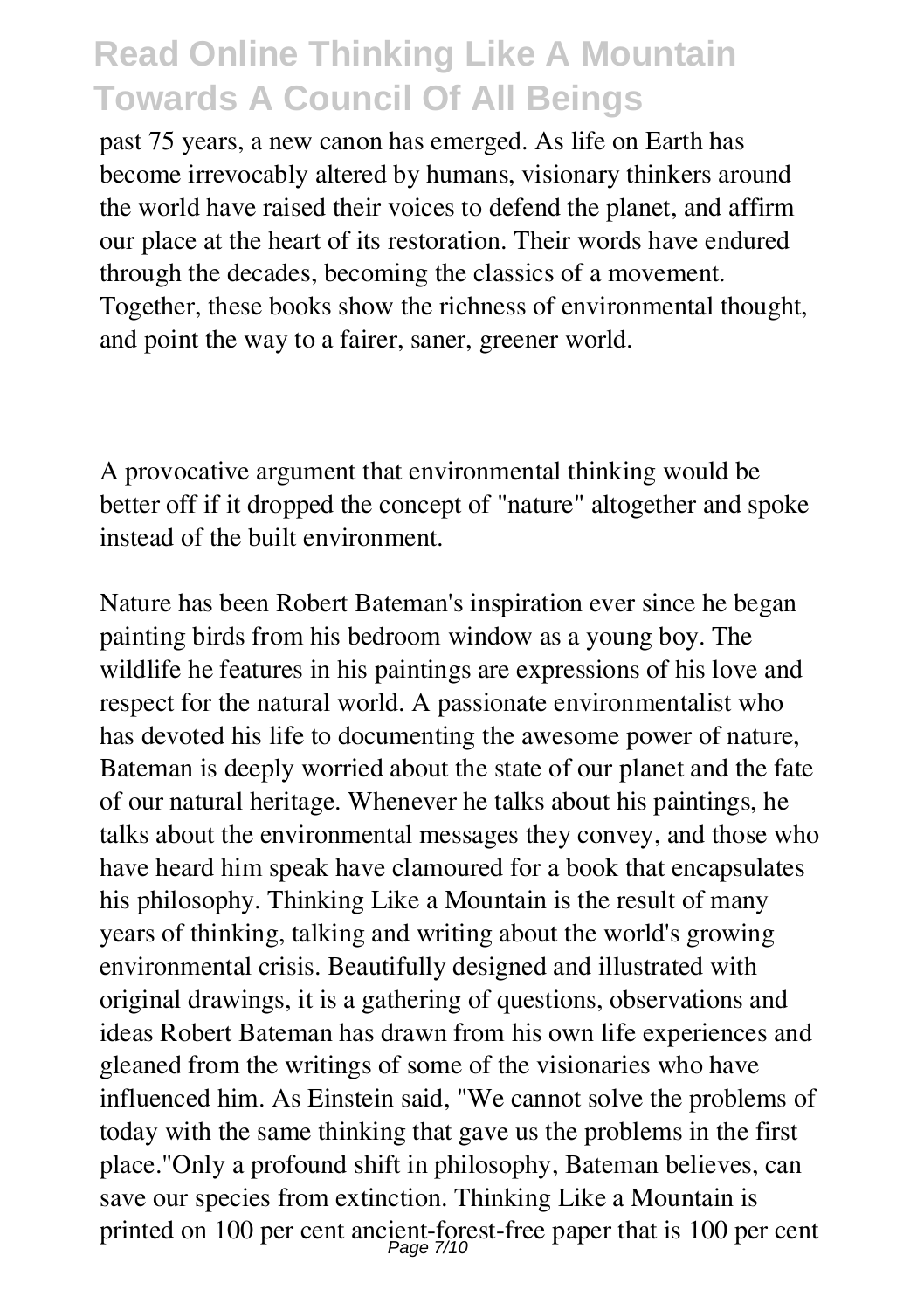post-consumer recycled and has been processed chlorine free.

Few books have had a greater impact than A Sand County Almanac, which many credit with launching a revolution in land management. Written as a series of sketches based principally upon the flora and fauna in a rural part of Wisconsin, the book, originally published by Oxford in 1949, gathers informal pieces written by Leopold over a forty-year period as he traveled through the woodlands of Wisconsin, Iowa, Arizona, Sonora, Oregon, Manitoba, and elsewhere; a final section addresses the philosophical issues involved in wildlife conservation. Beloved for its description and evocation of the natural world, Leopold's book, which has sold well over 2 million copies, remains a foundational text in environmental science and a national treasure.

Now available in English for the first time, Norwegian philosopher Arne Naess's meditation on the art of living is an exhortation to preserve the environment and biodiversity. As Naess approaches his ninetieth year, he offers a bright and bold perspective on the power of feelings to move us away from ecological and cultural degradation toward sound, future-focused policy and action. Naess acknowledges the powerlessness of the intellect without the heart, and, like Thoreau before him, he rejects the Cartesian notion of mind-body separation. He advocates instead for the integration of reason and emotion--a combination Naess believes will inspire us to make changes for the better. Playful and serious, this is a guidebook for finding our way on a planet wrecked by the harmful effects of consumption, population growth, commodification, technology, and globalization. It is sure to mobilize today's philosophers, environmentalists, policy makers, and the general public into seeking--with whole hearts rather than with superficial motives--more effective and timelier solutions. Naess's style is reflective and anecdotal as he shares stories and details from his rich and long life. With characteristic goodwill, wit, and wisdom, he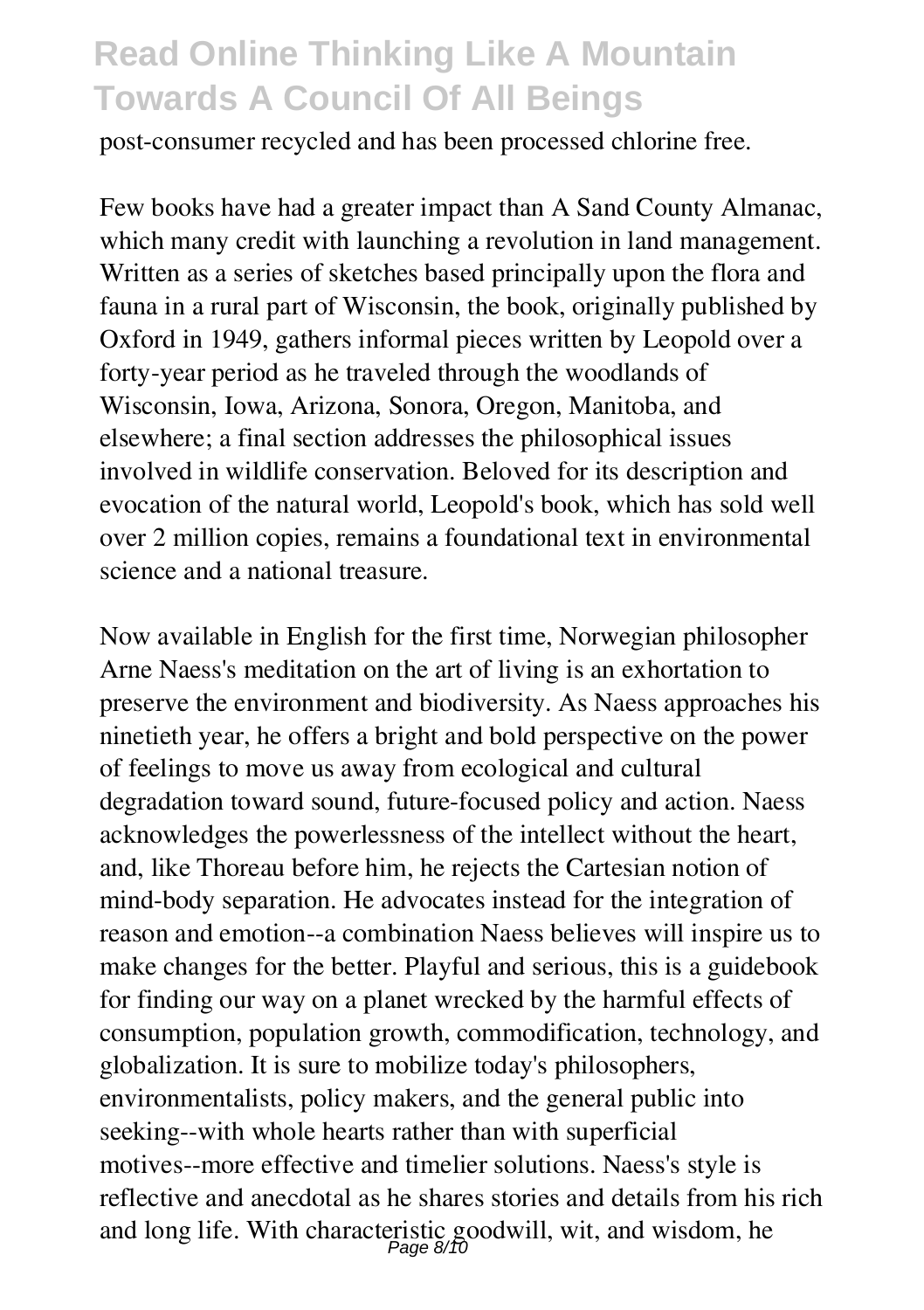denounces our unsustainable actions while simultaneously demonstrating the unsurpassed wonder, beauty, and possibility our world offers, and ultimately shows us that there is always reason for hope, that everyone is a potential ally in our fight for the future.

The challenges we face can be difficult even to think about. Climate change, war, political polarization, economic upheaval, and the dying back of nature together create a planetary emergency of overwhelming proportions. This revised, tenth anniversary edition of Active Hope shows us how to strengthen our capacity to face these crises so that we can respond with unexpected resilience and creative power. Drawing on decades of teaching an empowerment approach known as the Work That Reconnects, the authors guide us through a transformational process informed by mythic journeys, modern psychology, spirituality, and holistic science. This process equips us with tools to face the mess well re in and play our role in the collective transition, or Great Turning, to a life-sustaining society.

"In the West, shortsighted human self-interest has resulted in devastating environmental losses. Fur trade beaver trapping meant streams and wetland ecosystems deteriorated. Grazing livestock depleted native bunch grasses. Migrating Idaho Salmon once reached the ocean in ten to fourteen days. Now dams stretch the journey to fifty or more. The author's goal is to encourage people to think like a mountain--to consider long-term consequences. His essays examine cultural conflicts over resource extraction, threats to watersheds by abandoned mines, wolf recovery in the northern Rocky Mountains, the lingering effects of livestock grazing on western rangelands, and the rapidly disappearing sage grouse. They discuss the importance of forest fires, the value of beavers, the failed promises of salmon hatcheries, the reasons behind the decline of the timber industry in the Pacific Northwest, and how unlikely allies learned to set aside their differences in order to resolve long-Page 9/10